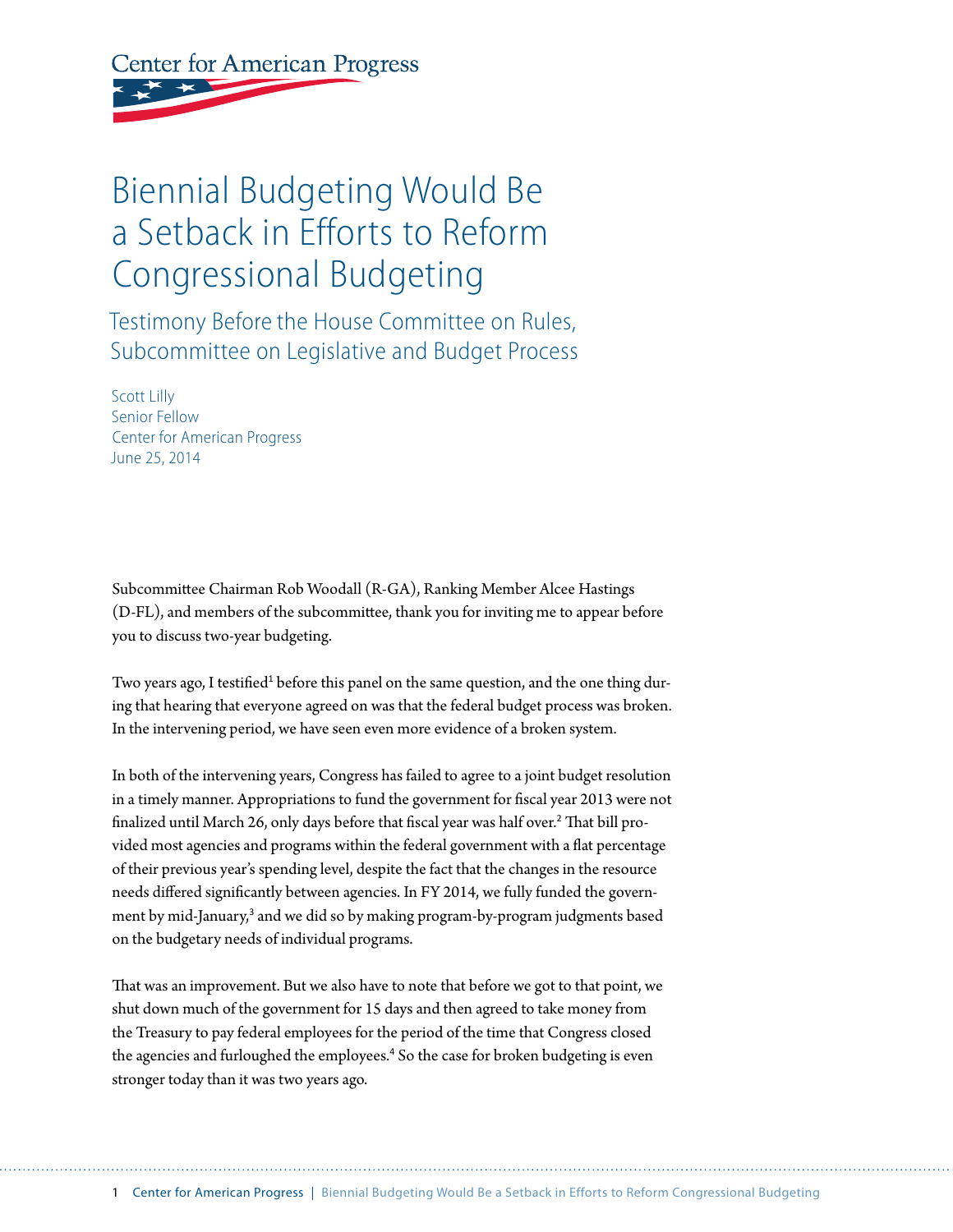I continue to believe, however, that a two-year budget cycle would not alleviate these problems. In all likelihood, it would make matters worse.

At the heart of these failures are the strong philosophical differences within Congress on the appropriate level of overall government spending—particularly with respect to so-called discretionary programs. These differences do not get resolved by making the amount of spending at issue twice as large, which is precisely what the passage of a twoyear budget resolution and two-year appropriation measures would require.

As happened this year, these differences get resolved only when the failure to resolve them becomes so embarrassing and so politically painful that both sides of the dispute are willing to compromise. But a two-year budget cycle would not only make the stakes much higher; it would also make the time frame in which a compromise must be reached longer—probably something on the order of twice as long.

There are other problems with two-year budgeting as well, which I outlined in greater detail in my testimony before this committee two years ago. One is that two-year budgets compromise the ability of Congress to practice informed frugality in setting agency spending levels.

I think most of us, regardless of party, favor an appropriations process that provides the various agencies of government with sufficient sums to provide necessary services—and not a penny more. But the estimates of what is needed to provide those services, and the public's requirement for those services, change at a fairly rapid pace. That is actually even a problem with our current one-year budget cycle and is the reason why Congress is so frequently called upon to pass supplemental appropriations.

Few people are aware of how long the time frame is for producing an annual budget under the current process. We are now in late June, and FY 2015 will not begin for more than three months; budget offices, however, have already been working on the FY 2016 budget for a number of months. In September, the various federal departments will submit proposed budgets to the Office of Management and Budget, or OMB. By January, differences between OMB and the departments will be reconciled, and the president will present his budget request for 2016 to Congress.

Even if Congress does its job on time, agencies will not get any of the funds from the budget cycle that began a few months ago until a year from this October. It should also be noted that the majority of funds in any federal budget go toward grants and contracts—and the large majority of those will not actually be obligated until late in the fiscal year, about 30 months after the start of the budget process. A biennial budget would provide agencies with 24 months of money, extending the time between when the first budget judgments are made and the period in which a large portion of grants and contracts are awarded to about 40 months.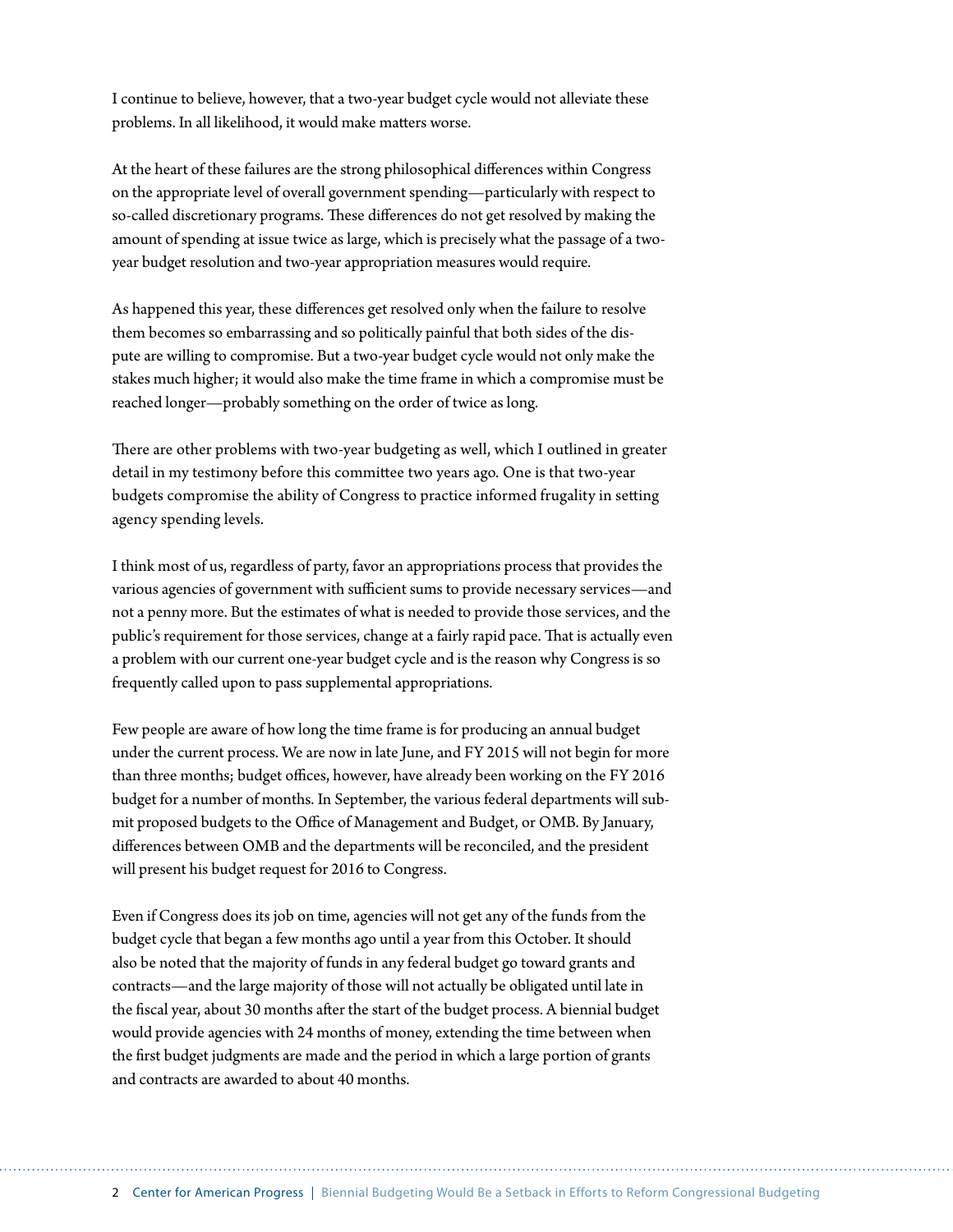No one has a good enough crystal ball to look that far into the future. That makes the skilled use of a budgetary scalpel virtually impossible.

Another concern is that a two-year process would not, in my judgment, save time, as some of its proponents claim. I think time is important, but I think the problem now is that Congress spends too much time posturing on one side or the other of the budget debate and too little time developing a detailed understanding of what programs we really need and what resources are required to operate at the service levels that are necessary.

A two-year budget cycle strikes me as an opportunity for Congress to spend more time posturing and less time sifting through the nitty-gritty realities of program performance and resource needs. A new Congress would have to prepare for a new two-year cycle that would begin less than nine months after it was sworn into office. Passage of a budget resolution to cover those two years would take at least as long as the current one-year resolutions require and—as I pointed out earlier—would be even more at risk of being hung up by partisan and philosophical disagreements.

It would be remarkable if a conference agreement could be reached by early summer, but even if that happened, it would leave Congress only three months to enact all of the appropriation measures to cover government activities for the 24-month period that would begin in October. That does not leave a lot of time for thoughtful review of program performance and resource needs.

More likely, a standoff would continue over the broader spending issues in the budget resolution, and the appropriation measures would be pushed further and further into the future until press coverage of Congress began to focus on the fact that nearly half of the two-year budget cycle had passed and no regular funding was yet available. At that point, there would likely be a scramble to pass the regular appropriation measures—a scramble similar to the one we now expect to take place this coming December.

I am not against change in the current system. In fact, I think it is badly flawed, and I would like to offer the committee some alternative steps that might be used to address these flaws.

Perhaps the biggest failing of the current process is that it has truly failed to inform our citizenry as to why the federal budget is growing at such a rapid pace. The answer is quite simple, but it would be difficult to find by listening to the debates on budget resolutions. The problem is that it requires a great deal more money to pay for the retirement benefits of the 60 million<sup>5</sup> people who will be 65 years old and older 10 years from now than it costs to pay for the benefits of the 45 million<sup>6</sup> people in that age group today. And it costs a lot more to pay for the benefits of those 45 million people than it did to pay for the benefits of the 30 million<sup>7</sup> seniors we had in this country 25 years ago.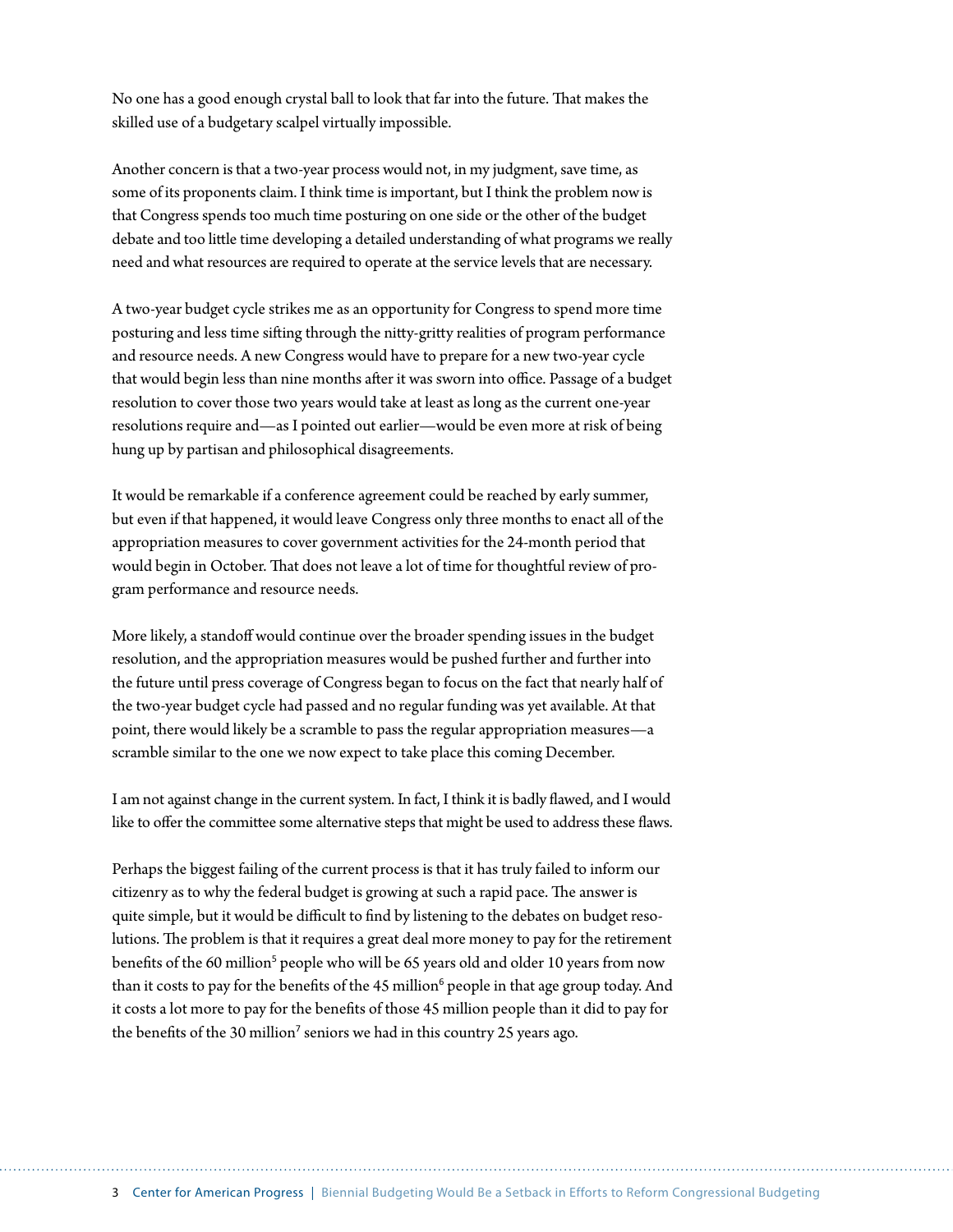That is it. That is the budget problem. Real per-capita spending by the federal government has increased by 30 percent in the past 25 years.<sup>8</sup> There are only three programs that account for all of that growth: Social Security, Medicare, and Medicaid.<sup>9</sup> We spend less in real per-capita dollars today on everything else in government outside of those three programs than we spent then.<sup>10</sup> Specifically, we spend less in real per-capita dollars on discretionary programs than we did in 1988, the last year of the Reagan administration.<sup>11</sup> But Congress spends about 80 percent of its time fighting over the size and scope of a group of programs that have not grown and are not growing.<sup>12</sup>

I think the current budget process contributes to that disconnect between rhetoric and reality. Discretionary programs represent only one-third of total government outlays.<sup>13</sup> Most of the controversy is focused on nondefense discretionary programs, and they are only half of the total, so they account for only 16 percent of the total budget.<sup>14</sup>

In reality, the only function of most budget resolutions over the past 40 years has been to provide a spending allocation to the Appropriations Committee—the so-called 302(a) allocation. So we are really talking about one number here. Should the number be \$1 trillion or \$1.03 trillion? That is the magnitude of the year-to-year legislative issue before the budget committee. Regardless of whether one side or the other wins or whether the issue is split down the middle, the amount at stake will likely not alter total yearly outlays by more than 1 percent or 2 percent.

To arrive at that decision, we literally spend six to eight weeks of the legislative calendar arguing about one number. It is a spending cap that is amalgamated at such a high level that few people, including members of Congress, can actually understand its real-world impact on programs that they care about. It is not until that process is over that we can get to the real business of budgeting, which is the tax and spending legislation before the committees with those responsibilities.

So we have a very elaborate process that produces a very small product. And I think that alone contributes to the partisanship.

Also a factor is the fact that the majority of people who serve on the budget committee have little or no responsibility for the ultimate outcome of tax and spending legislation. They tend to be more junior members who do not serve on committees with real tax and spending jurisdiction. Furthermore, they tend to be more ideological about spending issues than the body as a whole. That is why they lobbied to get on that committee. Instead of building consensus to smooth the legislative process, they themselves are impediments to compromise.

As a result, when the product of the committee, the  $302(a)$  allocation, is translated into actual programmatic spending levels, many people who voted for those allocations will not vote for the appropriation bills that reflect them. This is exactly what happened last summer, when the leadership was forced to pull the appropriation for Transportation, Housing and Urban Development, and Related Agencies from further floor consideration.<sup>15</sup>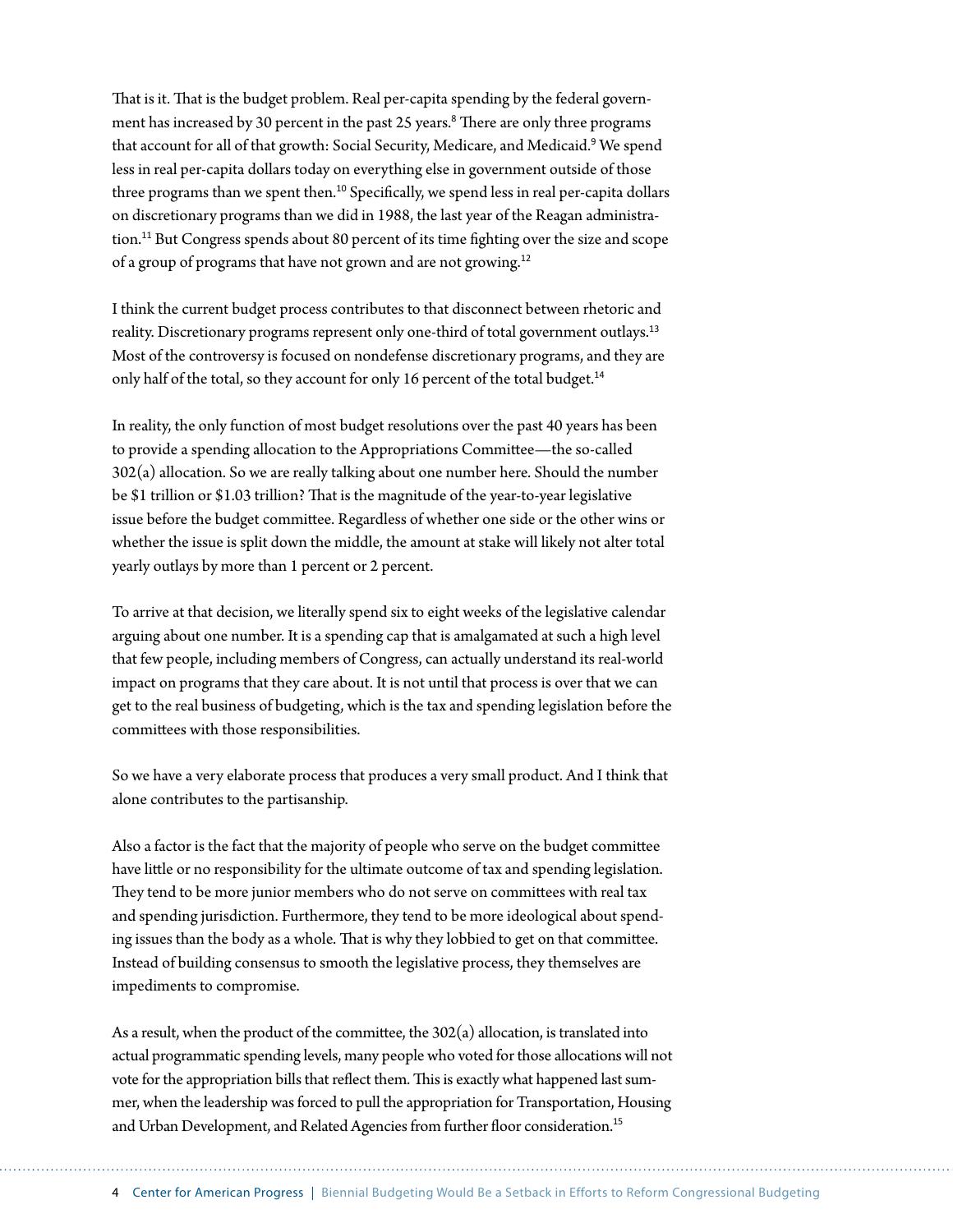My idea is to eliminate the current budget committee and turn that jurisdiction over to the Committee on Rules. At a minimum, the Rules Committee could produce a resolution much more expeditiously and do so in closer coordination with the leadership. That would increase the likelihood that the budget plan generated at the beginning of the process would be reflective of the appropriation, entitlement, and tax legislation that constitute the actual budget.

I actually think this committee could produce a budget plan by early February, shortly after the president has transmitted his plan. This committee does not have the authority to control the Senate, but such expeditious movement by the House would put a considerable amount of pressure on the Senate to speed up its deliberations.

If that could happen, you would greatly increase the House and Senate legislative calendars. You would have a real chance of moving all 12 appropriation measures through Congress by October 1. You would also have more floor time to consider authorization bills.

Finally, and perhaps most importantly, the legislative branch would serve as a counterbalance to executive power every year, not every other year. The founding fathers were, in my judgment, very much on target when they created an elaborate system of checks and balances to ensure that the executive branch did not become too powerful. At the heart of that system is the restriction against drawing money from the Treasury unless legislation passed by Congress permits it.

If biennial budgeting were to work as its proponents claim, the House would clear the appropriations in June of the first session of Congress, and conference reports would be completed in September, Congress would have used up most of its checks and balances in the first nine months, with little real leverage over the executive branch until a new Congress could be sworn in 15 months later. In the end, I do not think members of the House want to give the president that kind of power, and I hope you will find an alternative to the idea of biennial budgeting.